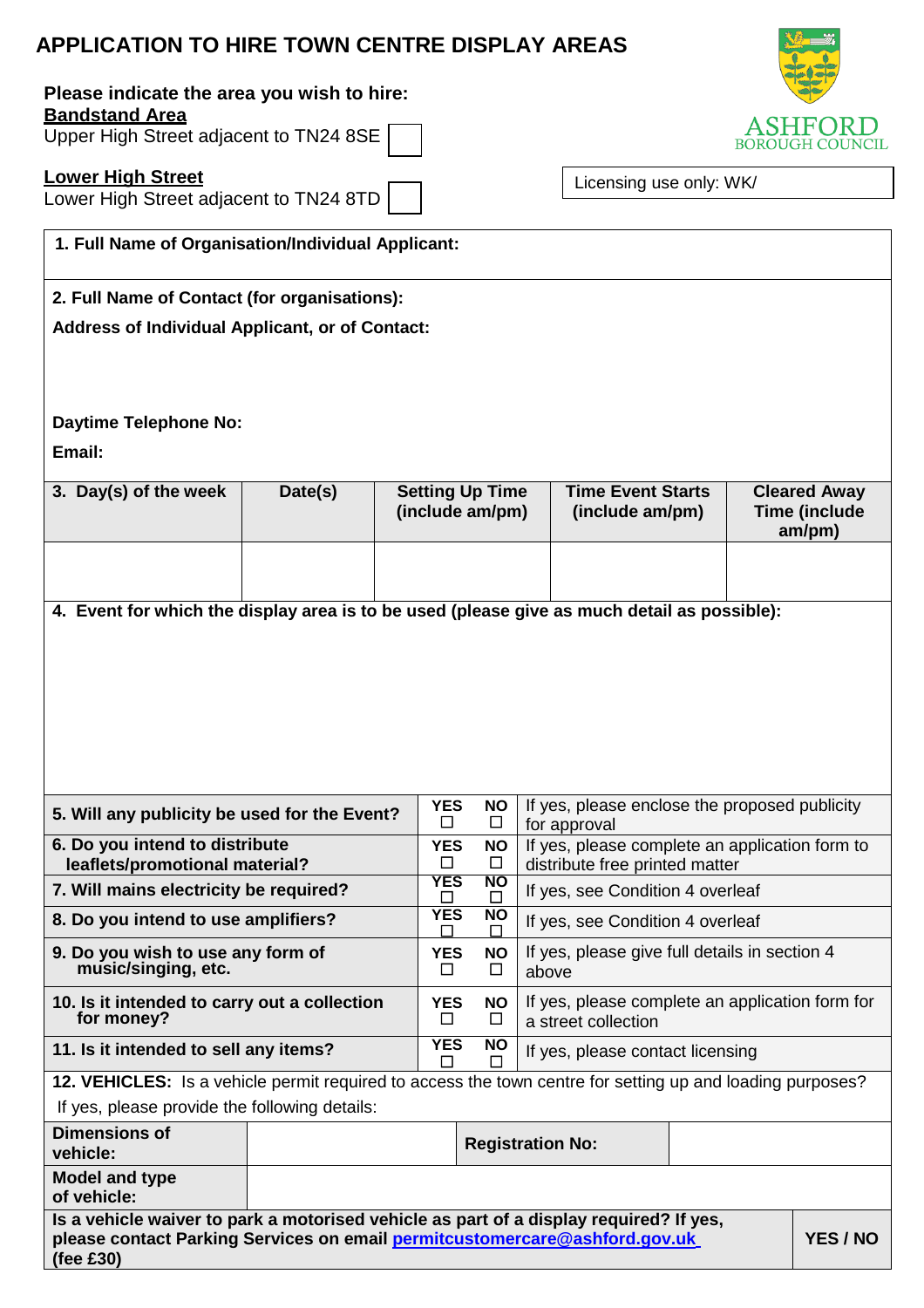| <b>Checklist</b>                                                                                       | <b>Enclosed</b>                                 |
|--------------------------------------------------------------------------------------------------------|-------------------------------------------------|
| Copy of Public Liability Insurance                                                                     | $Yes \Box To follow \Box$                       |
| <b>Risk Assessment</b>                                                                                 | $Yes \Box To follow \Box$                       |
| Fee – cheques payable to Ashford Borough Council or<br>payment can be made over the phone 01233 330723 | Yes $\Box$ Not required $\Box$ To follow $\Box$ |
| Application form for a Street Collection                                                               | $Yes \Box Not required \Box To follow \Box$     |
| Application form to distribute free literature                                                         | $Yes \Box$ Not required $\Box$ To follow $\Box$ |
| Copy of publicity to be used in connection with the event                                              | Yes $\Box$ Not required $\Box$ To follow $\Box$ |

Ashford Borough Council is the data controller for any personal information collected in this application. Your information will be used to administrate the licence, processing is being conducted relying upon a contractual legal basis. Your data may be shared with other departments within the council for the purpose of improving services, keeping records up-to-date and for the protection of the public fund. It may also share your data with other bodies responsible for auditing public funds<br>for these purposes. You can find further information about data sharing to identify fraud at for these purposes. You can find further information about data sharing to identify [www.ashford.gov.uk/transparency/data-protection/data-sharing-to-identify-fraud/.](http://www.ashford.gov.uk/transparency/data-protection/data-sharing-to-identify-fraud/) Your information will be retained as long as you hold the licence + 12 years. For more information about your data protection rights please see our data protection pages, which can be found at [www.ashford.gov.uk](http://www.ashford.gov.uk/) or contact the Data Protection Officer, Ashford Borough Council, Civic Centre, Tannery Lane, Ashford, Kent TN23 1PL.

# **Declaration**

We hereby apply to use the display area for the event detailed above. We have read the Conditions of Hire overleaf and undertake to comply with them.

# **Signed by and on behalf of the Hirer:**

|                       | Position/Title: the contract of the contract of the contract of the contract of the contract of the contract of the contract of the contract of the contract of the contract of the contract of the contract of the contract o |
|-----------------------|--------------------------------------------------------------------------------------------------------------------------------------------------------------------------------------------------------------------------------|
|                       | Date: the contract of the contract of the contract of the contract of the contract of the contract of the contract of the contract of the contract of the contract of the contract of the contract of the contract of the cont |
| Post to:<br>Or email: | Licensing, Civic Centre, Ashford Borough Council, Civic Centre, Ashford, TN23 1PL<br>licensing@ashford.gov.uk                                                                                                                  |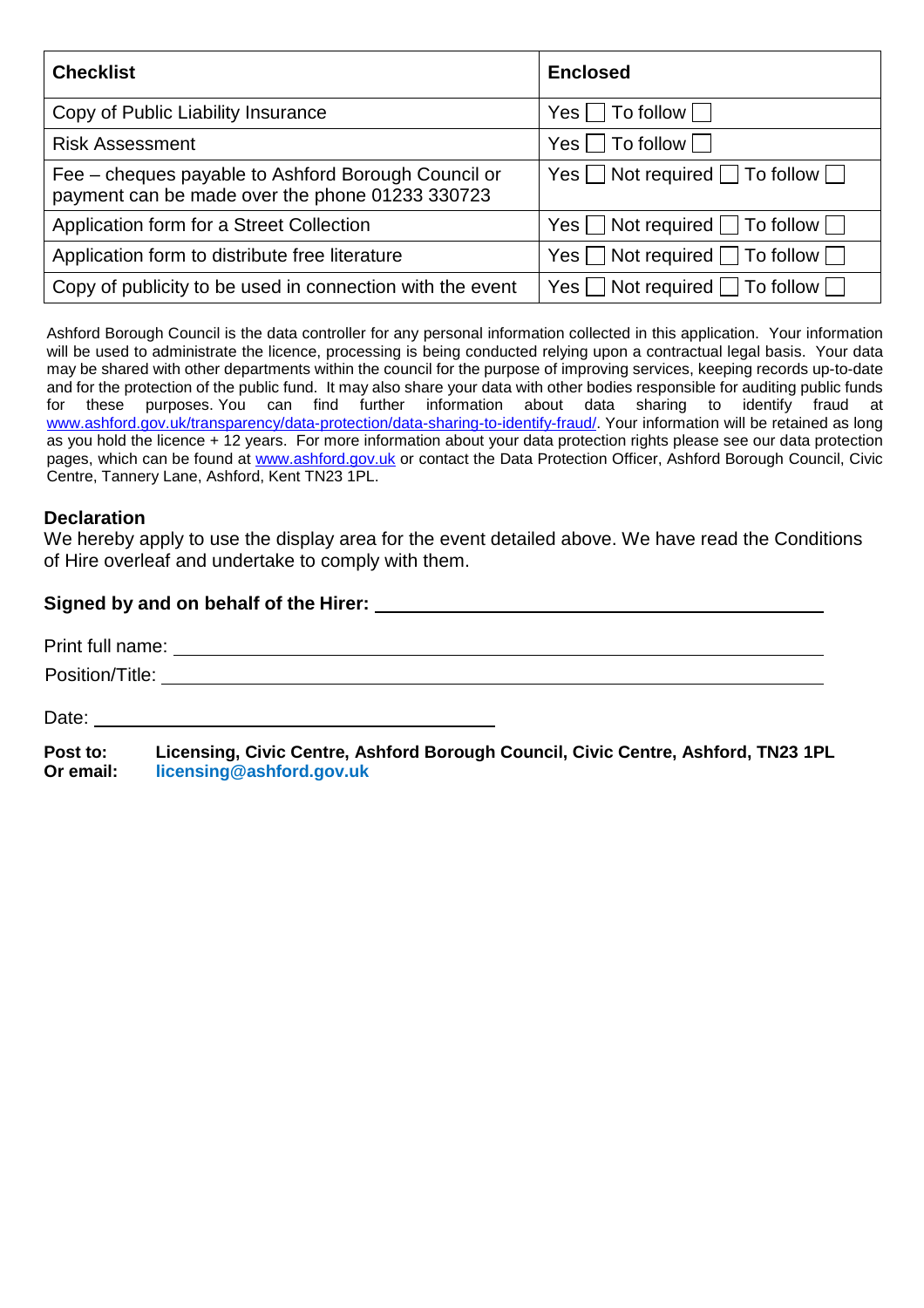We have started off the risk assessment for you by including a sample entry for a common hazard to illustrate what is expected. Look at how this might apply to you and continue by identifying the hazards that are the real priorities in your case and complete the table to suit.

**Organisation name: Date:**

| What are the<br>hazards? | Who might be harmed?    | How might they be harmed?                         | Do you need to do anything else to<br>manage this risk?                        | <b>Action</b><br>whom? | by $\operatorname{\sf{Action}}$ by Done<br>when? |  |
|--------------------------|-------------------------|---------------------------------------------------|--------------------------------------------------------------------------------|------------------------|--------------------------------------------------|--|
| <b>Trips</b>             | Volunteers and visitors | If they trip over the canopy used for the display | A visual inspection of the bandstand area $\vert$ All volunteers<br>and canopy |                        | On day of<br>display                             |  |
|                          |                         |                                                   |                                                                                |                        |                                                  |  |
|                          |                         |                                                   |                                                                                |                        |                                                  |  |
|                          |                         |                                                   |                                                                                |                        |                                                  |  |
|                          |                         |                                                   |                                                                                |                        |                                                  |  |
|                          |                         |                                                   |                                                                                |                        |                                                  |  |
|                          |                         |                                                   |                                                                                |                        |                                                  |  |

It is important you discuss your assessment and proposed actions with staff or their representatives. You should review your risk assessment if you think it might no longer be valid.